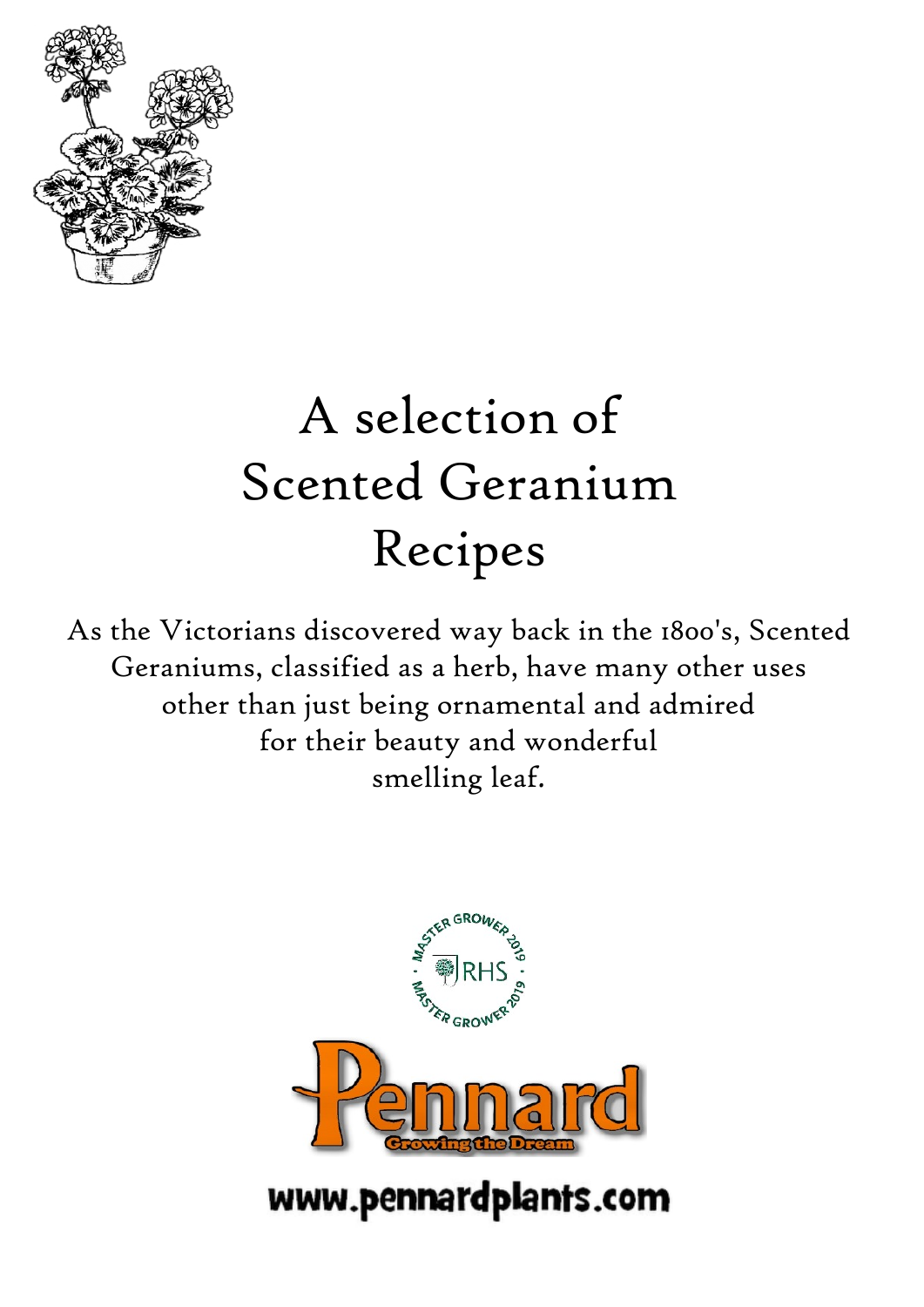

- ●1 cup water
- ●1 cup sugar
- ●10 rose-scented geranium leaves (clean!)
- ●1 cup fresh lemon juice (lime juice is nice too!)
- ●Chilled water, to serve.

In a small pot boil water with sugar.

Remove from heat, add leaves and let infuse until cold (if possible let stand overnight).

Squeeze out leaves well (you can repeat this step for more flavour).

Add lemon or lime juice.

Pour it into bottle and refrigerate.

To serve, add 1 tablespoon of this concentrate to each cup of chilled water and mix well.

Serve over ice in a goblet garnished with a small scented geranium leaf of rose petals. Store refrigerated for up to two weeks.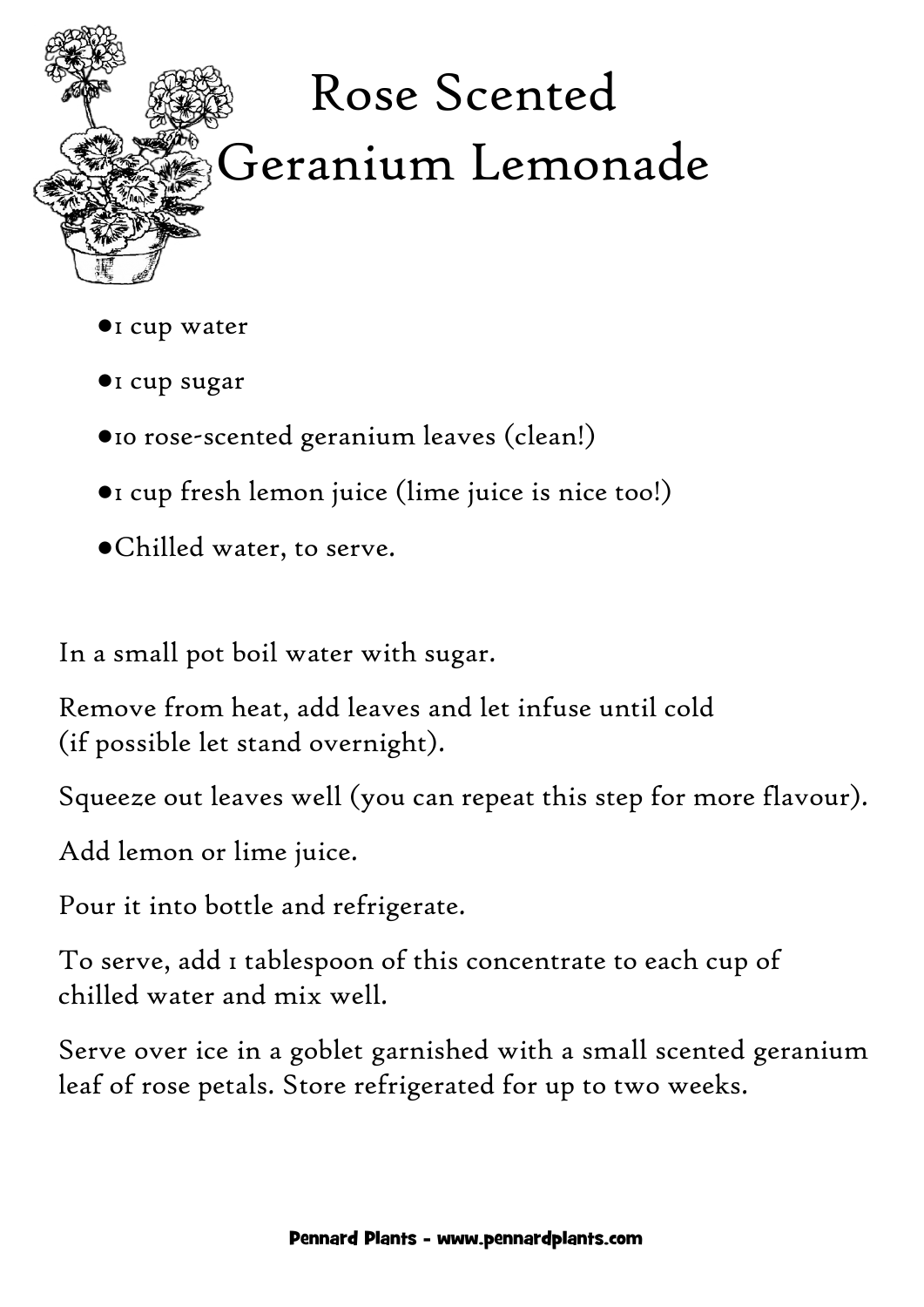## Geranium and Lemon Cream Cheese

 This fresh and light Geranium and Lemon Cream Cheese is especially good spread over your best homemade carrot cake!

- ●2-3 scented geranium leaves (preferably with a lemon scent)
- ●2 cups sifted icing sugar
- ●a generous ¼ cup of softened cream cheese
- ●2 tsp softened butter
- ●1 tsp grated lemon rind

 Tear the geranium leaves into small to medium sized pieces. Place the torn leaves in a small bowl, mixing them with the icing sugar.

 Leave the bowl in a warm place overnight so that the icing sugar will soak up the scent of the leaves.

 Carefully remove the torn bits and pieces of geranium leaves from the icing sugar, discarding them. Set aside.

 Place the cream cheese, butter and lemon rind into a separate bowl. Using an electric beater or a wire whisk, gradually add the flavoured icing sugar, beating well until the icing is smooth and fragrant.

 Once your favourite homemade carrot cake has cooled, cover the top with Geranium and Lemon Cream Cheese.

 Decorate your iced cake with fresh lemon balm leaves, or candied lemon peel. (optional)

Article taken from Between Close Friends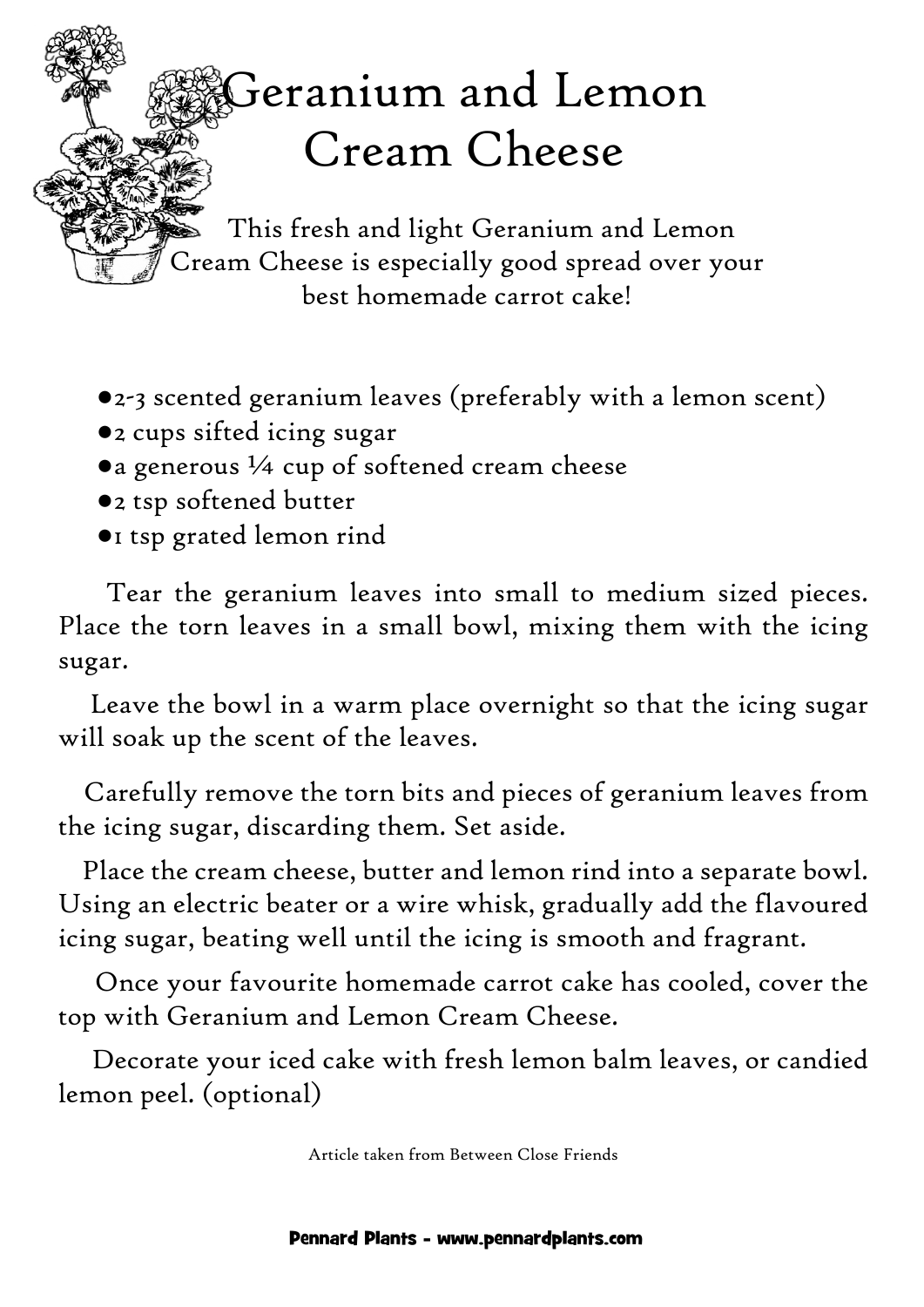

# CANDIED FLOWERS

● 1 egg white ● 100 proof vodka ● superfine granulated sugar ● thin artist's paintbrush ● violets, pansies, Johnny-jump-ups, rose petals, lilac, borage, pea, pinks, scented geraniums ● wire rack

Beat egg whites until frothy. Add a couple of drops of vodka to help the flowers dry quicker.

Using fresh picked flowers, paint each flower individually with beaten egg white using the artist's paintbrush.

When thoroughly coated, sprinkle with fine sugar and place on the wire rack to dry. Flowers are completely dry when stiff and brittle to the touch.

They can be stored in an airtight container and put in the freezer for up to a year. A simple bakery cake can be turned into a work of art by garnishing with candies flowers. Will last approximately 6 months!

> Idea: Try a chocolate cake decorated with fresh raspberries and candied rose petals.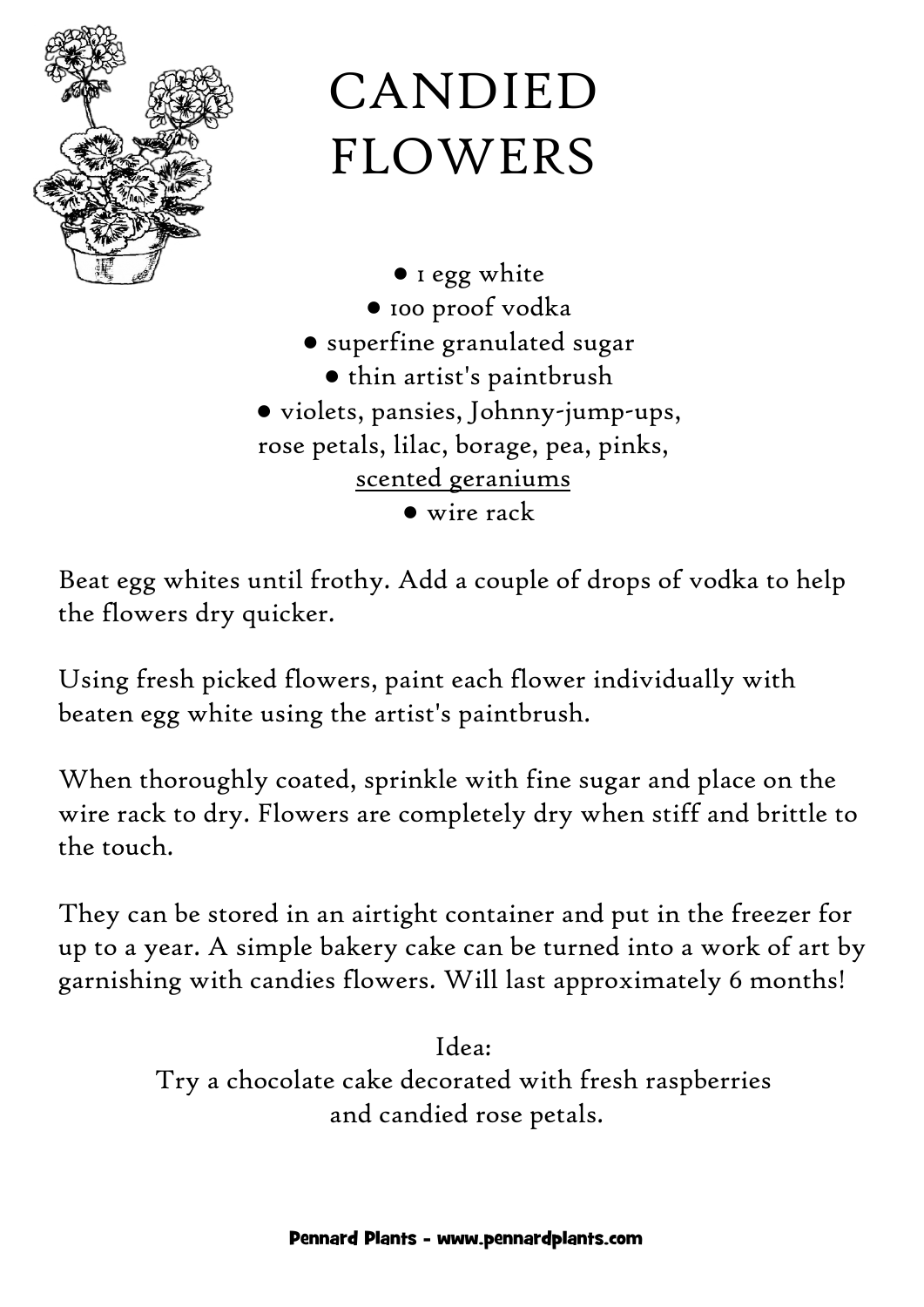

# Berries in Geranium Cream

Ingredients

 1 cup heavy cream 2 tablespoons finely chopped rose-scented (pelargonium) leaves  $1/4$  cup sugar 4 oz cream cheese, softened 3 cups blackberries (13 oz)  $11/2$  cups blueberries  $(8 oz)$ 

### Preparation

Heat cream, geranium leaves, and sugar in a metal bowl set over a pot of simmering water, stirring until sugar is dissolved and cream is hot but not boiling, about 5 minutes.

Remove from heat and cool slightly, then chill until cold, about 45 minutes.

Pour cream through a sieve set into a bowl and discard solids.

Beat together cream cheese and cream in a bowl with an electric mixer until thickened (cream should not hold peaks), about 2 minutes.

Divide blackberries and blueberries among 6 bowls or parfait glasses and top with cream.

Cooks' note: Cream can be beaten up to 4 hours ahead and chilled, covered.

from Gourmet July 2005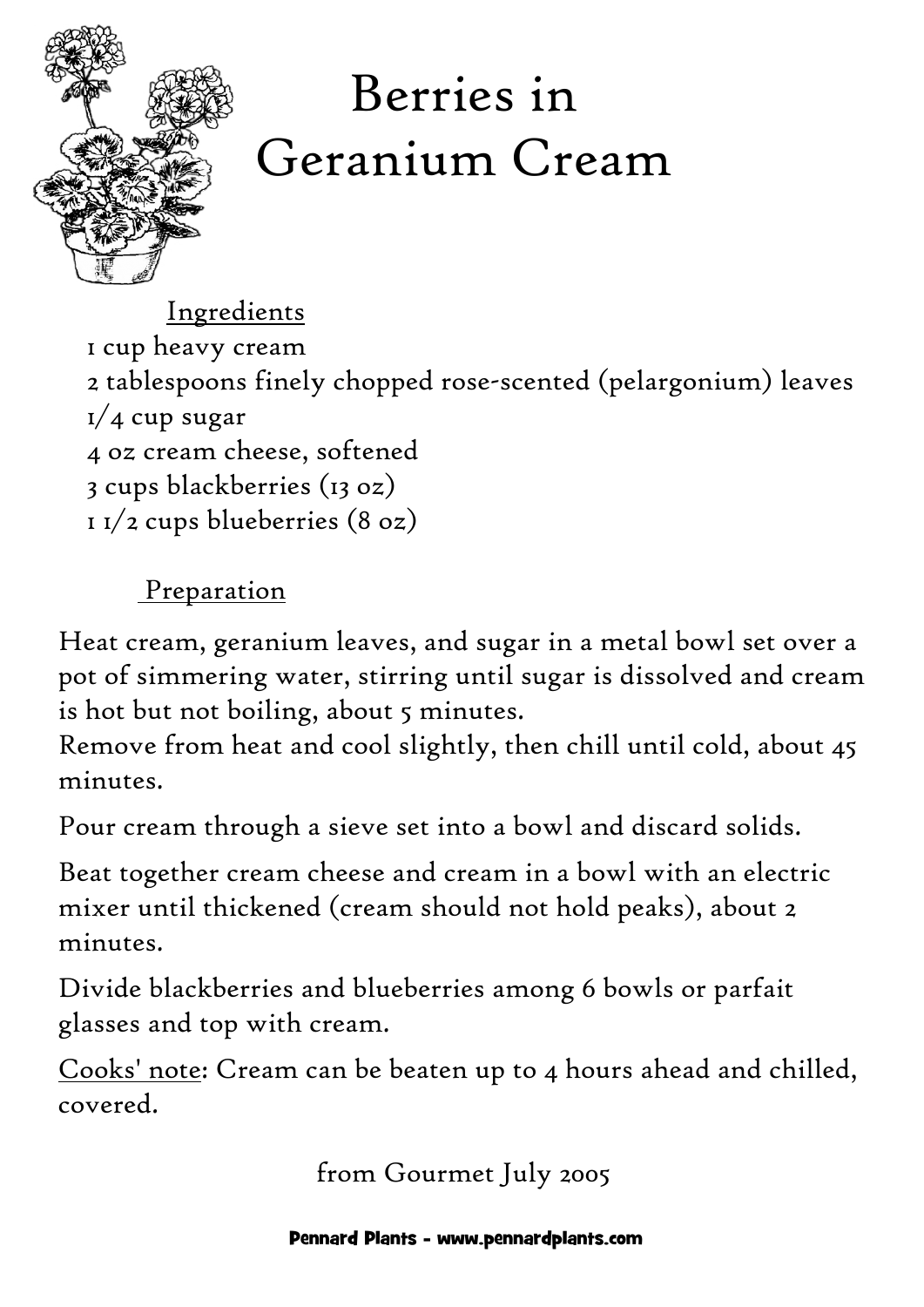

- 2 cups flour
	- 3 tsp. baking powder
		- $\bullet$  I/2 tsp. Salt
			- 2 tbsp. Sugar
				- 1 egg, well beaten
					- 1 cup milk
						- 4 tbsp. Oil
							- Geranium leaves

Sift together flour, baking powder, salt & sugar. Combine egg, milk and oil.

Add to dry ingredients. Stir just until mixed; batter will still be lumpy.

Place geranium leaf in the bottom of 14 greased muffin tins  $\&$  fill  $2/3$  full with batter.

Bake 25 minutes at 425 degrees.

from www.cooks.com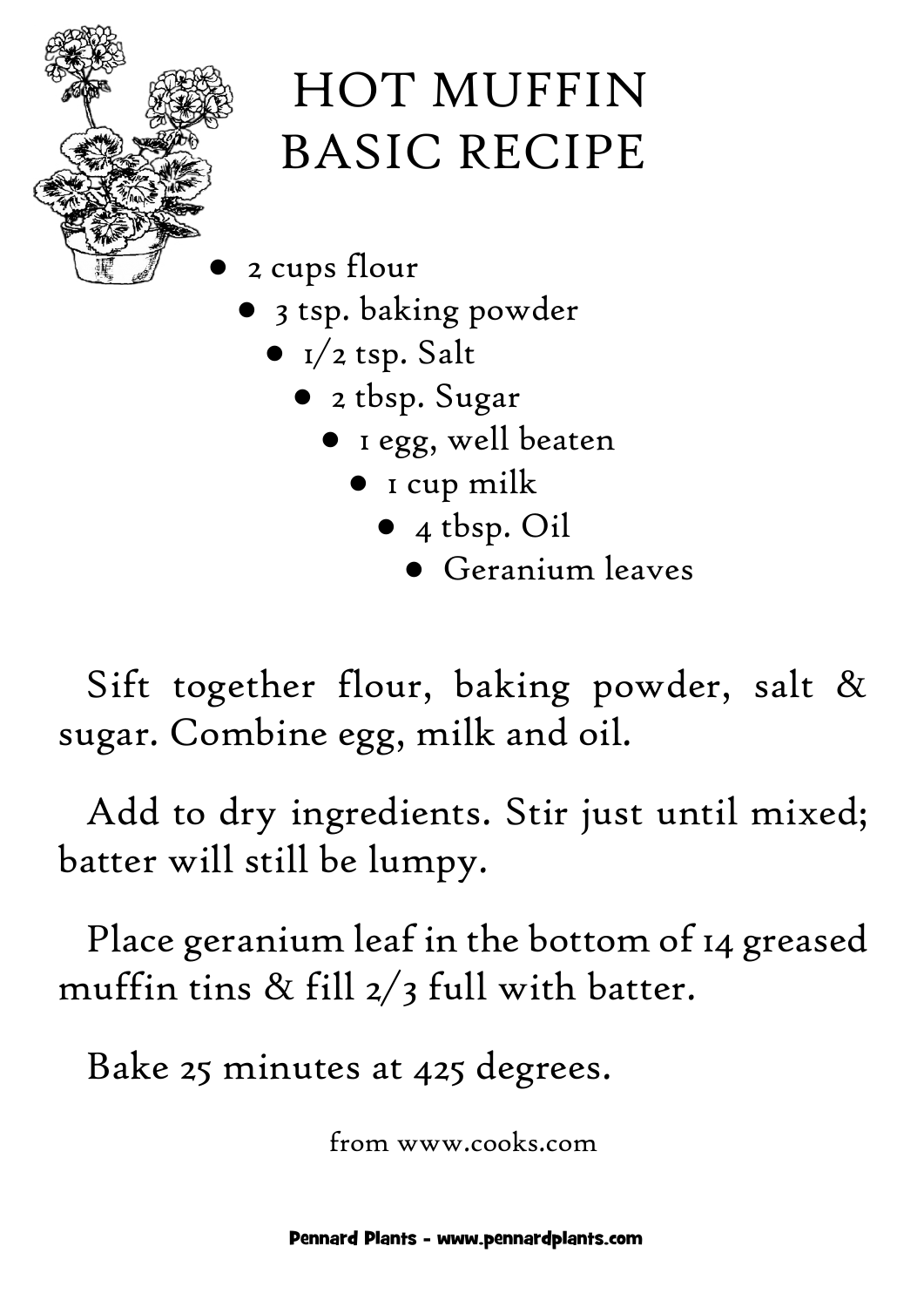## emon-Scented Geranium Cake

#### Ingredients

- Cooking spray
- 9 lemon geranium leaves
- 1 cup unsalted butter, softened
- $13/4$  cups sugar
- 4 large eggs, separated
- 1 tablespoon fresh lemon juice
- 1 cup milk
- 3 cups unbleached all-purpose flour
- 1 tablespoon baking powder
- 1 tablespoon freshly grated lemon zest
- Powdered sugar

### Preparation

Coat a 9-inch round cake pan with cooking spray. Place 6 or 7 geranium leaves, dull side up, in bottom of pan; set aside.

Mince remaining 2 or 3 leaves, and set them aside.

Beat butter and sugar at medium speed with an electric mixer until fluffy. Add egg yolks, 1 at a time, beating until blended after each addition. Stir in lemon juice. Add milk, and beat at low speed until blended. (Batter will look curdled.)

Combine flour and baking powder. Gradually add flour mixture to butter mixture, beating at low speed until blended. Stir in lemon zest and minced leaves.

Beat egg whites until soft peaks form; gently fold into batter. Pour batter into prepared pan.

Bake at 350° for 1 hour and 20 minutes or until a wooden pick inserted in center comes out clean. Cool in pan on wire rack 30 minutes. Invert to remove cake; cool completely on wire rack. Dust with powdered sugar.

> Mary Ann Esposito, Durham, New Hampshire, The Coastal Living Cookbook

#### Pennard Plants - www.pennardplants.com